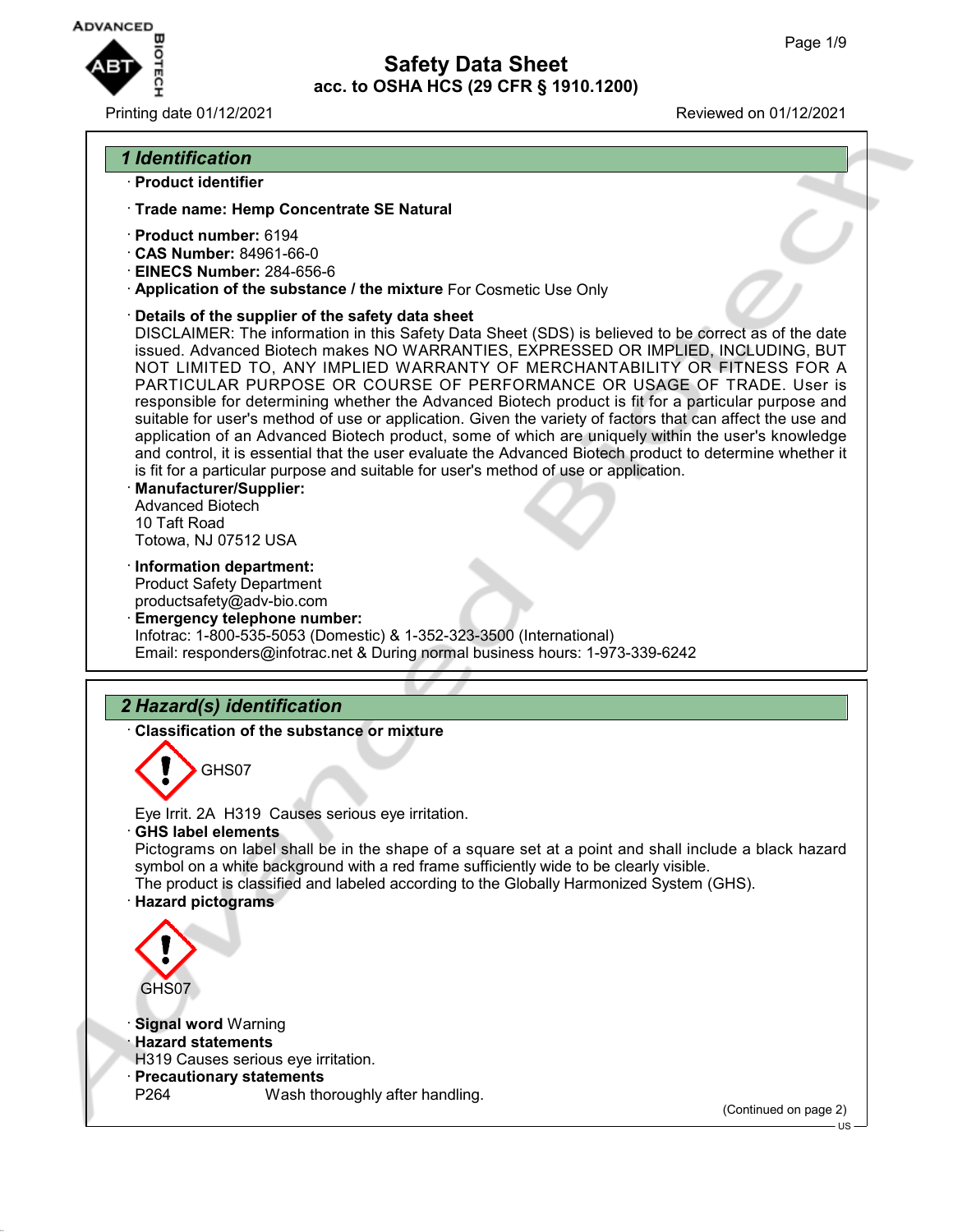

Printing date 01/12/2021 Reviewed on 01/12/2021

## **Safety Data Sheet acc. to OSHA HCS (29 CFR § 1910.1200)**

#### **Trade name: Hemp Concentrate SE Natural**



### *3 Composition/information on ingredients*

· **Chemical characterization: Mixtures**

· **Description:** Mixture of the substances listed below with nonhazardous additions.

· **Dangerous components:**

| CAS: 64-17-5<br>EINECS: 200-578-6 | 'Ethvl alcohol | ♦ | ≥25-≤50% |
|-----------------------------------|----------------|---|----------|
|-----------------------------------|----------------|---|----------|

### *4 First-aid measures*

- · **Description of first aid measures**
- · **After inhalation:** Supply fresh air; consult doctor in case of complaints.
- · **After skin contact:** Generally the product does not irritate the skin.
- · **After eye contact:**

Rinse opened eye for several minutes under running water. If symptoms persist, consult a doctor.

- · **After swallowing:** If symptoms persist consult doctor.
- · **Information for doctor:**
- · **Most important symptoms and effects, both acute and delayed** No further relevant information available.
- · **Indication of any immediate medical attention and special treatment needed** No further relevant information available.

## *5 Fire-fighting measures*

- · **Extinguishing media**
- · **Suitable extinguishing agents:**

CO2, powder or alcoholresistant foam.

CO2, extinguishing powder or water spray. Fight larger fires with water spray or alcohol resistant foam. Use fire fighting measures that suit the environment.

(Continued on page 3)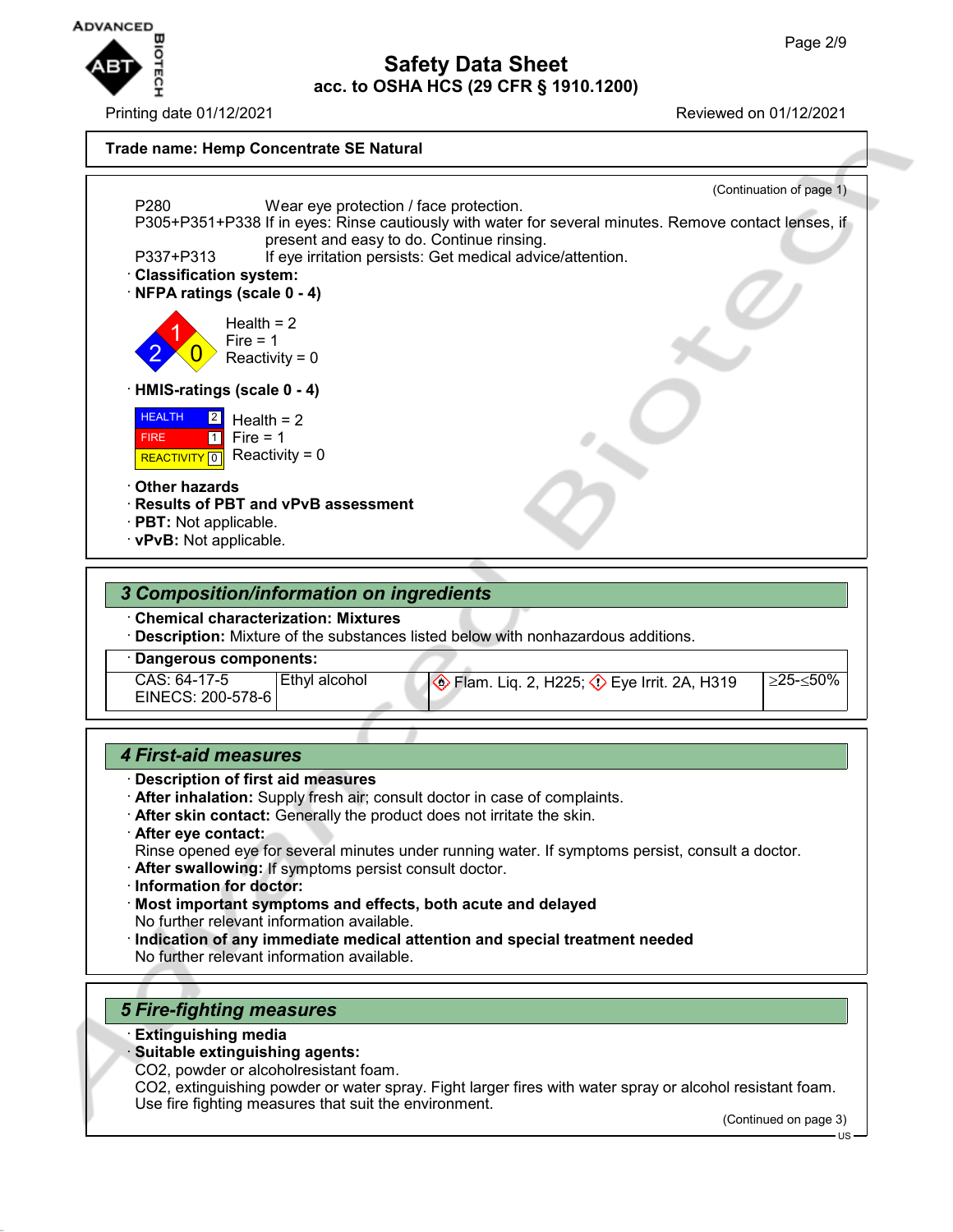

Printing date 01/12/2021 **Reviewed on 01/12/2021** 

#### **Trade name: Hemp Concentrate SE Natural**

- (Continuation of page 2) · **Special hazards arising from the substance or mixture** No further relevant information available.
- · **Advice for firefighters**
- · **Protective equipment:** No special measures required.
- · **Additional information** Cool endangered receptacles with water spray.

Collect contaminated fire fighting water separately. It must not enter the sewage system.

### *6 Accidental release measures*

· **Personal precautions, protective equipment and emergency procedures** Not required.

- · **Environmental precautions:** Dilute with plenty of water. Do not allow to enter sewers/ surface or ground water.
- · **Methods and material for containment and cleaning up:**

Absorb with liquid-binding material (sand, diatomite, acid binders, universal binders, sawdust).

**Reference to other sections** 

See Section 7 for information on safe handling.

See Section 8 for information on personal protection equipment.

See Section 13 for disposal information.

· **Protective Action Criteria for Chemicals**

· **PAC-1:**

All components have the value 1,800 ppm.

· **PAC-2:**

All components have the value 3300\* ppm.

· **PAC-3:**

All components have the value 15000\* ppm.

## *7 Handling and storage*

- · **Handling:**
- · **Precautions for safe handling** No special precautions are necessary if used correctly.
- · **Information about protection against explosions and fires:** No special measures required.
- · **Conditions for safe storage, including any incompatibilities**
- · **Storage:**
- · **Requirements to be met by storerooms and receptacles:** No special requirements.

Please refer to product specification for product storage requirements.

- · **Information about storage in one common storage facility:** Not required.
- · **Further information about storage conditions:** Keep receptacle tightly sealed.
- · **Specific end use(s)** No further relevant information available.

### *8 Exposure controls/personal protection*

· **Additional information about design of technical systems:** No further data; see item 7.

(Continued on page 4)

US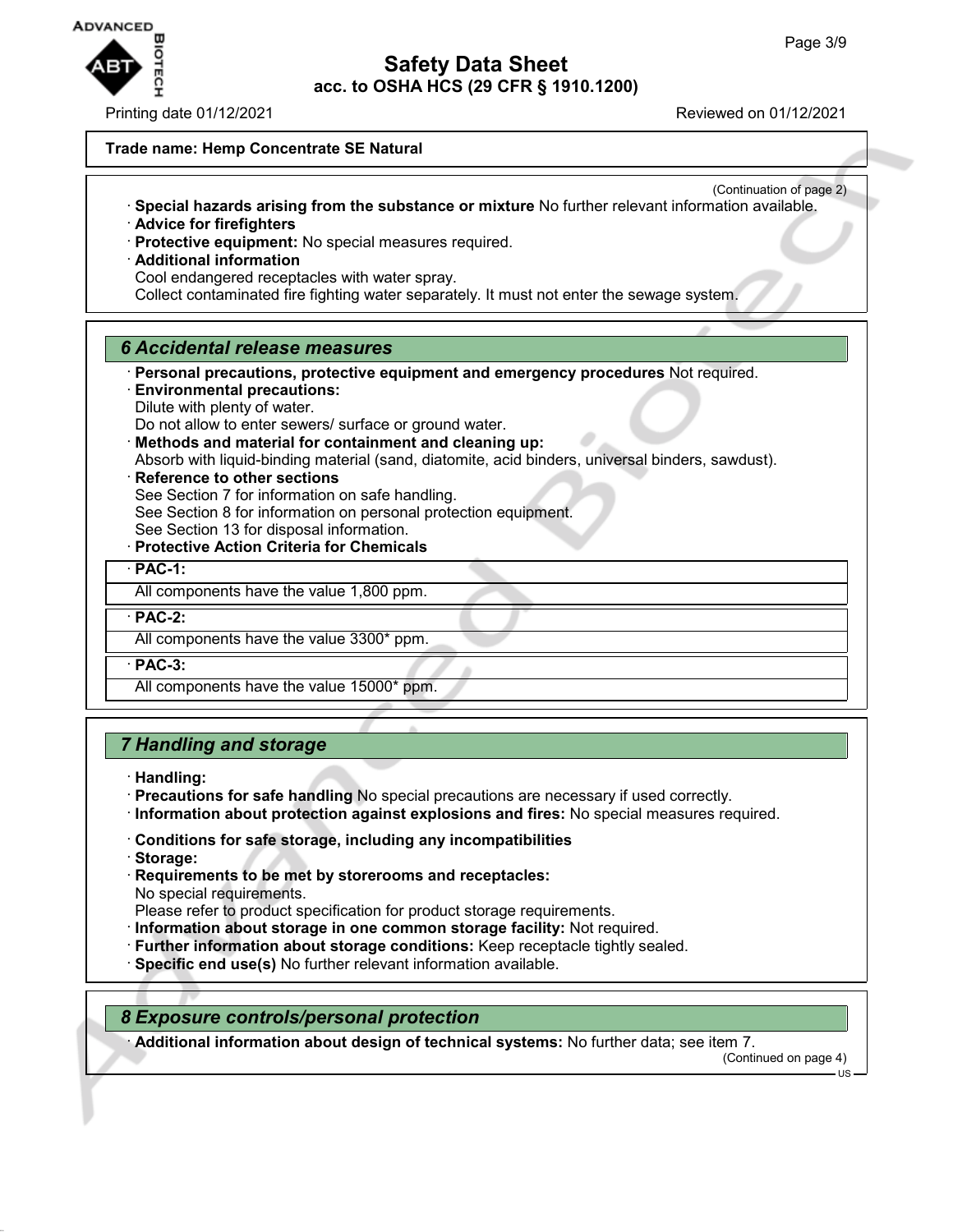

### Printing date 01/12/2021 Reviewed on 01/12/2021

#### **Trade name: Hemp Concentrate SE Natural**

(Continuation of page 3) · **Control parameters** · **Components with limit values that require monitoring at the workplace: CAS: 64-17-5 Ethyl alcohol** PEL Long-term value: 1900 mg/m<sup>3</sup>, 1000 ppm REL Long-term value: 1900 mg/m<sup>3</sup>, 1000 ppm TLV Short-term value:  $1880$  mg/m<sup>3</sup>, 1000 ppm Additional information: The lists that were valid during the creation were used as a basis. · **Exposure controls** · **Personal protective equipment:** · **General protective and hygienic measures:** Keep away from foodstuffs, beverages and feed. Immediately remove all soiled and contaminated clothing. Wash hands before breaks and at the end of work. Avoid contact with the eyes. Avoid contact with the eyes and skin. · **Breathing equipment:** Not required. · **Protection of hands:** Protective gloves The glove material has to be impermeable and resistant to the product/ the substance/ the preparation. Due to missing tests no recommendation to the glove material can be given for the product/ the preparation/ the chemical mixture. Selection of the glove material should be based on consideration of the penetration times, rates of diffusion and the degradation · **Material of gloves** The selection of the suitable gloves does not only depend on the material, but also on further marks of quality and varies from manufacturer to manufacturer. As the product is a preparation of several substances, the resistance of the glove material can not be calculated in advance and has therefore to be checked prior to the application. · **Penetration time of glove material** The exact break through time has to be determined by the manufacturer of the protective gloves and has to be observed. · **Eye protection:** Tightly sealed goggles *9 Physical and chemical properties* · **Information on basic physical and chemical properties** · **General Information**

- · **Appearance:**
- 
- 

**Form:** Liquid **Color:** According to product specification

(Continued on page 5)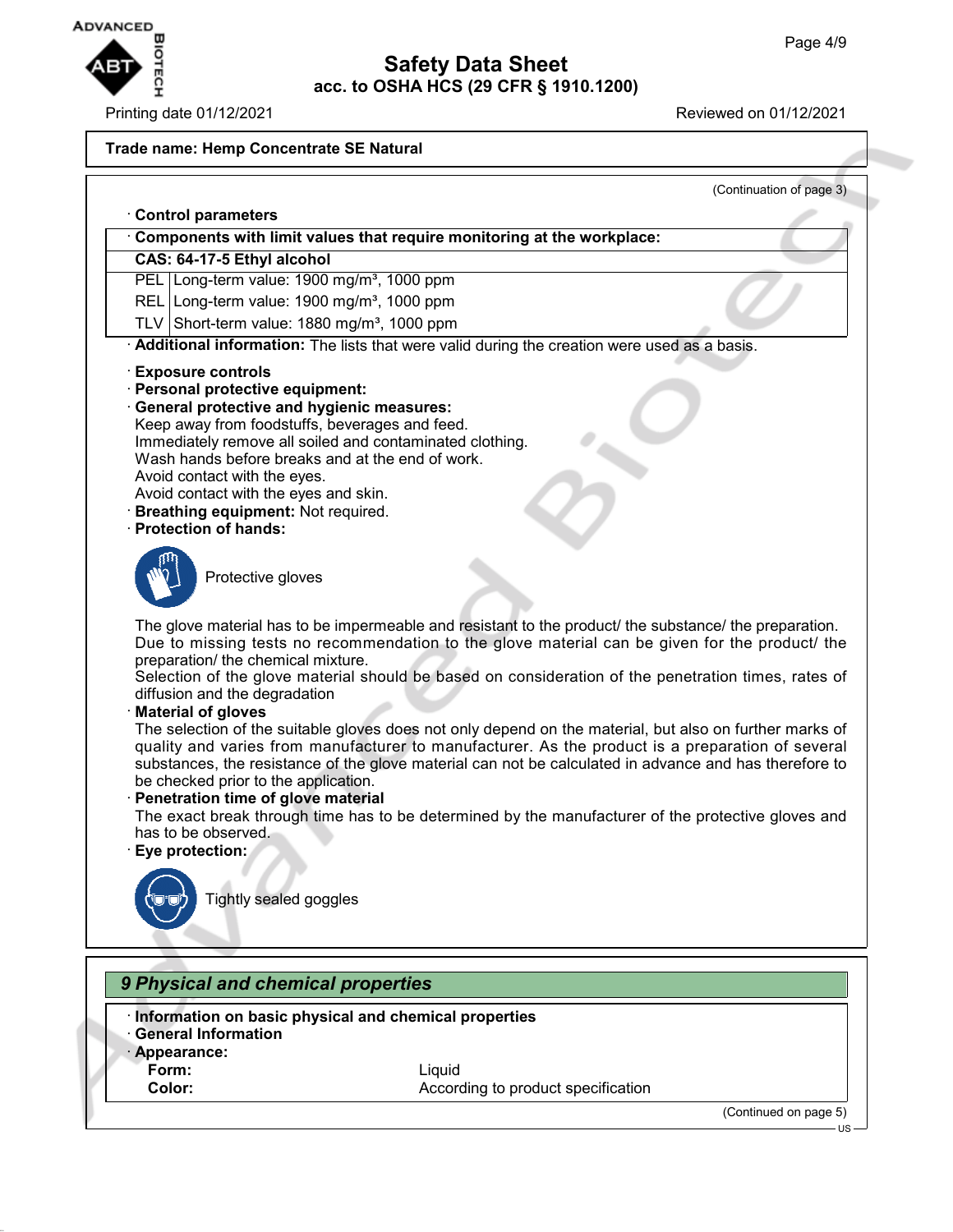

Printing date 01/12/2021 Reviewed on 01/12/2021

#### **Trade name: Hemp Concentrate SE Natural**

|                                                                                                                             | (Continuation of page 4)                                                                                                                                       |
|-----------------------------------------------------------------------------------------------------------------------------|----------------------------------------------------------------------------------------------------------------------------------------------------------------|
| · Odor:<br>Odor threshold:                                                                                                  | According to product specification<br>Not determined.                                                                                                          |
| · pH-value:                                                                                                                 | Not determined.                                                                                                                                                |
| Change in condition<br><b>Melting point/Melting range:</b><br><b>Boiling point/Boiling range:</b>                           | Undetermined.<br>Undetermined.                                                                                                                                 |
| · Flash point:                                                                                                              | >110 °C (>230 °F)                                                                                                                                              |
| · Flammability (solid, gaseous):                                                                                            | Not applicable.                                                                                                                                                |
| · Ignition temperature:                                                                                                     | 425 °C (797 °F)                                                                                                                                                |
| · Decomposition temperature:                                                                                                | Not determined.                                                                                                                                                |
| · Auto igniting:                                                                                                            | Product is not selfigniting.                                                                                                                                   |
| Danger of explosion:                                                                                                        | Product does not present an explosion hazard.                                                                                                                  |
| <b>Explosion limits:</b><br>Lower:<br>Upper:                                                                                | $3.5$ Vol %<br>15 Vol %                                                                                                                                        |
| · Vapor pressure at 20 °C (68 °F):                                                                                          | 59 hPa (44.3 mm Hg)                                                                                                                                            |
| $\cdot$ Density at 20 °C (68 °F):<br>· Specific Gravity<br>· Relative density<br>· Vapor density<br><b>Evaporation rate</b> | 0.93-0.94 g/cm <sup>3</sup> (7.76085-7.8443 lbs/gal)<br>$0.930 - 0.940$ @ 20 °C (33.7 - 33.7 @ 68 °F)<br>Not determined.<br>Not determined.<br>Not determined. |
| · Solubility in / Miscibility with<br>Water:                                                                                | Fully miscible.                                                                                                                                                |
| · Partition coefficient (n-octanol/water): Not determined.                                                                  |                                                                                                                                                                |
| · Viscosity:<br><b>Dynamic:</b><br>Kinematic:                                                                               | Not determined.<br>Not determined.                                                                                                                             |
| $\cdot$ Solvent content:<br><b>Organic solvents:</b><br><b>VOC content:</b>                                                 | 25-35 %<br>25-35 %<br>325.5-329 g/l / 2.72-2.75 lb/gal                                                                                                         |
| Other information                                                                                                           | No further relevant information available.                                                                                                                     |

# *10 Stability and reactivity*

- · **Reactivity** No further relevant information available.
- · **Chemical stability**
- · **Thermal decomposition / conditions to be avoided:**

No decomposition if used according to specifications.

- · **Possibility of hazardous reactions** No dangerous reactions known.
- · **Conditions to avoid** No further relevant information available.
- · **Incompatible materials:** No further relevant information available.

(Continued on page 6)

 $\overline{1}$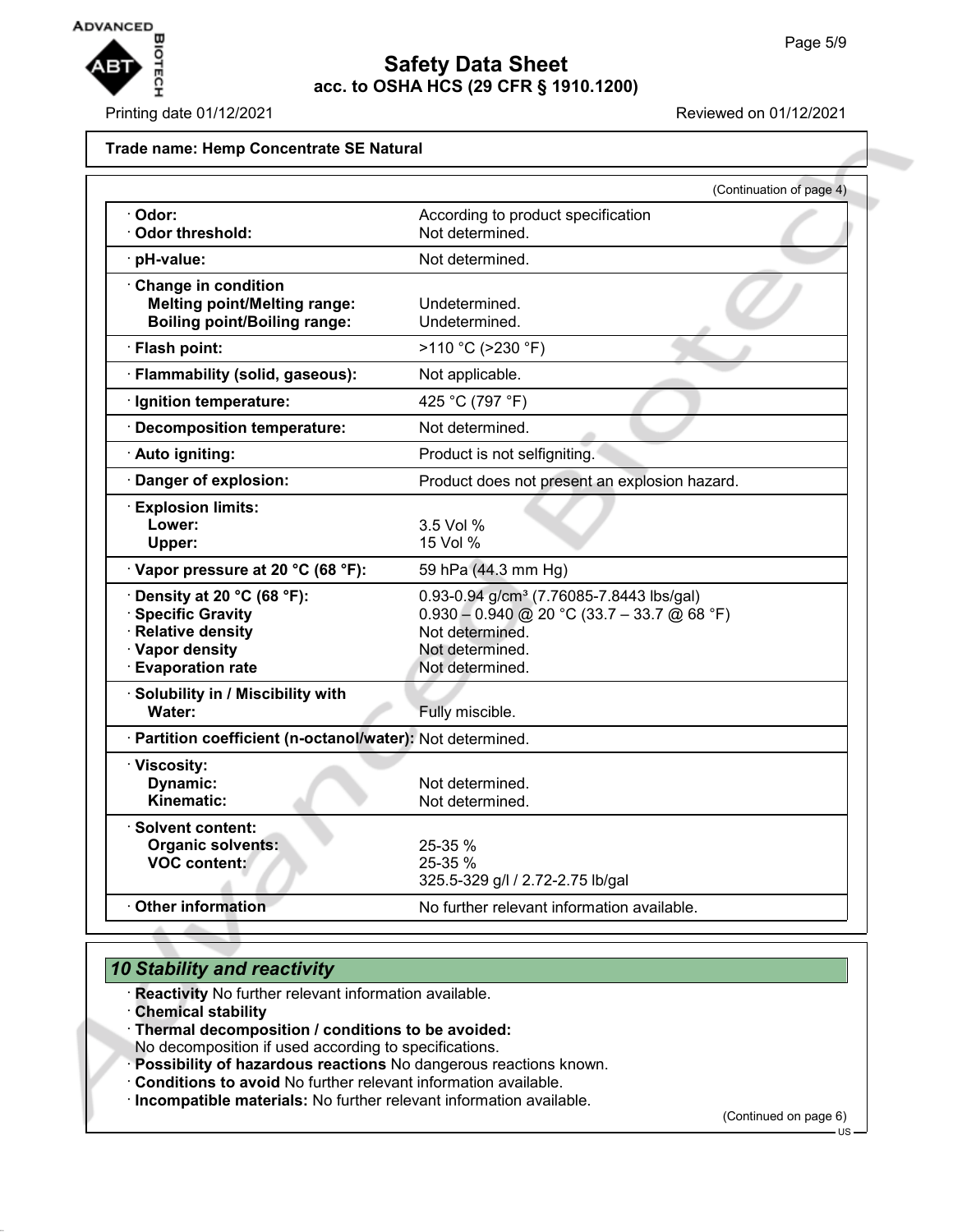

#### Printing date 01/12/2021 **Reviewed on 01/12/2021**

#### **Trade name: Hemp Concentrate SE Natural**

(Continuation of page 5)

· **Hazardous decomposition products:** No dangerous decomposition products known.

## *11 Toxicological information*

- · **Information on toxicological effects**
- · **Acute toxicity:**
- · **Primary irritant effect:**
- · **on the skin:** No irritant effect.
- · **on the eye:** Irritating effect.
- · **Sensitization:** No sensitizing effects known.
- · **Additional toxicological information:**
- The product shows the following dangers according to internally approved calculation methods for preparations:
- Irritant

#### · **Carcinogenic categories**

· **IARC (International Agency for Research on Cancer)**

All components have the value 1.

### · **NTP (National Toxicology Program)**

None of the ingredients is listed.

· **OSHA-Ca (Occupational Safety & Health Administration)**

None of the ingredients is listed.

## *12 Ecological information*

#### · **Toxicity**

- · **Aquatic toxicity:** No further relevant information available.
- · **Persistence and degradability** No further relevant information available.
- · **Behavior in environmental systems:**
- · **Bioaccumulative potential** No further relevant information available.
- · **Mobility in soil** No further relevant information available.
- · **Additional ecological information:**
- · **General notes:**
- Water hazard class 2 (Self-assessment): hazardous for water

Do not allow product to reach ground water, water course or sewage system. Danger to drinking water if even small quantities leak into the ground.

- · **Results of PBT and vPvB assessment**
- · **PBT:** Not applicable.
- · **vPvB:** Not applicable.
- · **Other adverse effects** No further relevant information available.

## *13 Disposal considerations*

- · **Waste treatment methods**
- · **Recommendation:**
- Must not be disposed of together with household garbage. Do not allow product to reach sewage system.

(Continued on page 7)

US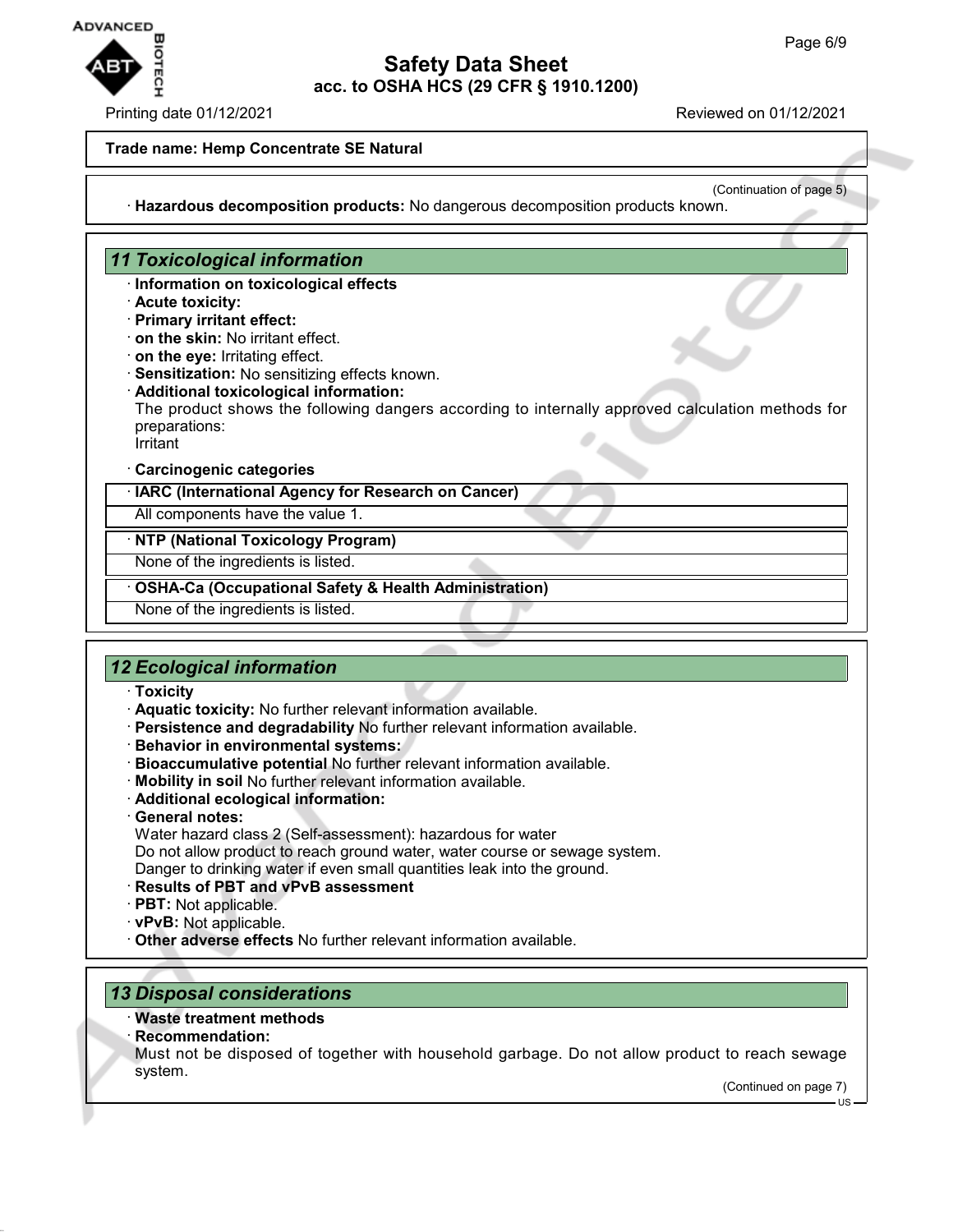

### Printing date 01/12/2021 Reviewed on 01/12/2021

#### **Trade name: Hemp Concentrate SE Natural**

(Continuation of page 6)

- · **Uncleaned packagings:**
- · **Recommendation:** Disposal must be made according to official regulations.
- · **Recommended cleansing agent:** Water, if necessary with cleansing agents.

| <b>14 Transport information</b>                                                                      |                                                      |  |  |
|------------------------------------------------------------------------------------------------------|------------------------------------------------------|--|--|
| · UN-Number<br>· DOT, IMDG, IATA                                                                     | Not Regulated                                        |  |  |
| · UN proper shipping name<br>· DOT, IMDG, IATA                                                       | Not Regulated                                        |  |  |
| · Transport hazard class(es)                                                                         |                                                      |  |  |
| · DOT, ADN, IMDG, IATA<br>· Class                                                                    | Not Regulated                                        |  |  |
| · Packing group<br>· DOT, IMDG, IATA                                                                 | Not Regulated                                        |  |  |
| · Environmental hazards:<br>· Marine pollutant:                                                      | No.                                                  |  |  |
| $\cdot$ Special precautions for user                                                                 | Not applicable.                                      |  |  |
| Transport in bulk according to Annex II of<br><b>MARPOL73/78 and the IBC Code</b><br>Not applicable. |                                                      |  |  |
| · Transport/Additional information:                                                                  | Not dangerous according to the above specifications. |  |  |
| · UN "Model Regulation":                                                                             | Not Regulated                                        |  |  |
|                                                                                                      |                                                      |  |  |

## *15 Regulatory information*

· **Safety, health and environmental regulations/legislation specific for the substance or mixture** · **Sara**

| · Section 355 (extremely hazardous substances):             |  |  |
|-------------------------------------------------------------|--|--|
| None of the ingredients is listed.                          |  |  |
| · Section 313 (Specific toxic chemical listings):           |  |  |
| None of the ingredients is listed.                          |  |  |
| · TSCA (Toxic Substances Control Act):                      |  |  |
| All components have the value ACTIVE.                       |  |  |
| <b>Hazardous Air Pollutants</b>                             |  |  |
| None of the ingredients is listed.                          |  |  |
| · Proposition 65                                            |  |  |
| <b>Chemicals known to cause cancer:</b>                     |  |  |
| None of the ingredients is listed.                          |  |  |
| Chemicals known to cause reproductive toxicity for females: |  |  |
| None of the ingredients is listed.                          |  |  |

(Continued on page 8) US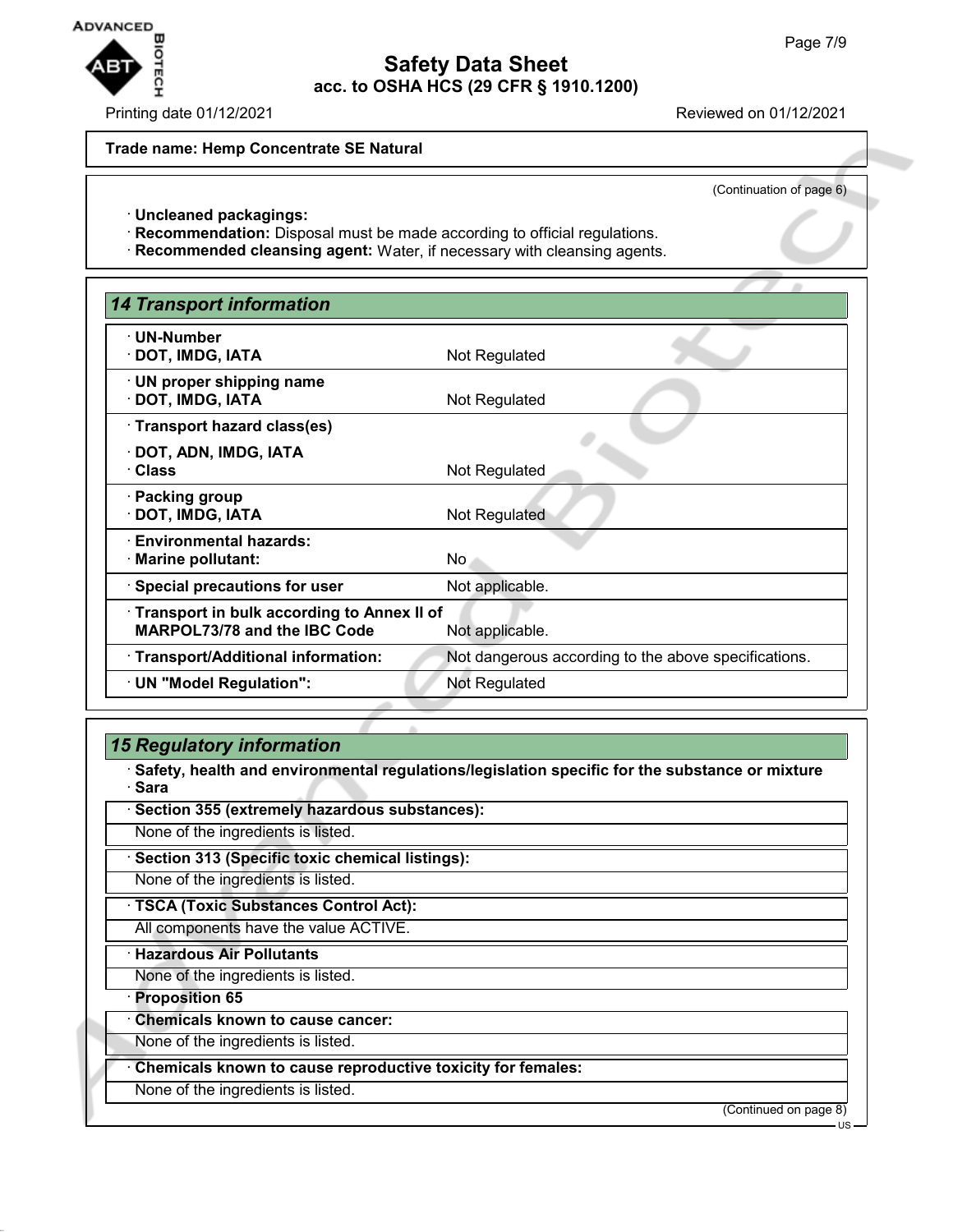

### Printing date 01/12/2021 Reviewed on 01/12/2021

(Continuation of page 7)

#### **Trade name: Hemp Concentrate SE Natural**

- · **Chemicals known to cause reproductive toxicity for males:**
- None of the ingredients is listed.
- · **Chemicals known to cause developmental toxicity:**
- All ingredients are listed.
- · **Carcinogenic categories**
- · **EPA (Environmental Protection Agency)**
- None of the ingredients is listed.
- · **TLV (Threshold Limit Value established by ACGIH)**
- All components have the value A3.
- · **NIOSH-Ca (National Institute for Occupational Safety and Health)**
- None of the ingredients is listed.
- · **GHS label elements**
- Pictograms on label shall be in the shape of a square set at a point and shall include a black hazard symbol on a white background with a red frame sufficiently wide to be clearly visible. The product is classified and labeled according to the Globally Harmonized System (GHS).
- · **Hazard pictograms**



#### · **Signal word** Warning

- · **Hazard statements**
- H319 Causes serious eye irritation.
- · **Precautionary statements**
- P264 Wash thoroughly after handling.
- P280 Wear eye protection / face protection.
- P305+P351+P338 If in eyes: Rinse cautiously with water for several minutes. Remove contact lenses, if present and easy to do. Continue rinsing.
- P337+P313 If eye irritation persists: Get medical advice/attention.
- · **Chemical safety assessment:** A Chemical Safety Assessment has not been carried out.

## *16 Other information*

- This information is based on our present knowledge. However, this shall not constitute a guarantee for any specific product features and shall not establish a legally valid contractual relationship.
- · **Relevant phrases** H225 Highly flammable liquid and vapor. H319 Causes serious eye irritation.
- · **Department issuing SDS:** Product Safety Department
- · **Contact:**
- Product Safety Department productsafety@adv-bio.com
- · **Date of preparation / last revision** 01/12/2021 / -
- · **Abbreviations and acronyms:** ADR: Accord relatif au transport international des marchandises dangereuses par route (European Agreement Concerning the International Carriage of Dangerous Goods by Road) IMDG: International Maritime Code for Dangerous Goods

(Continued on page 9)